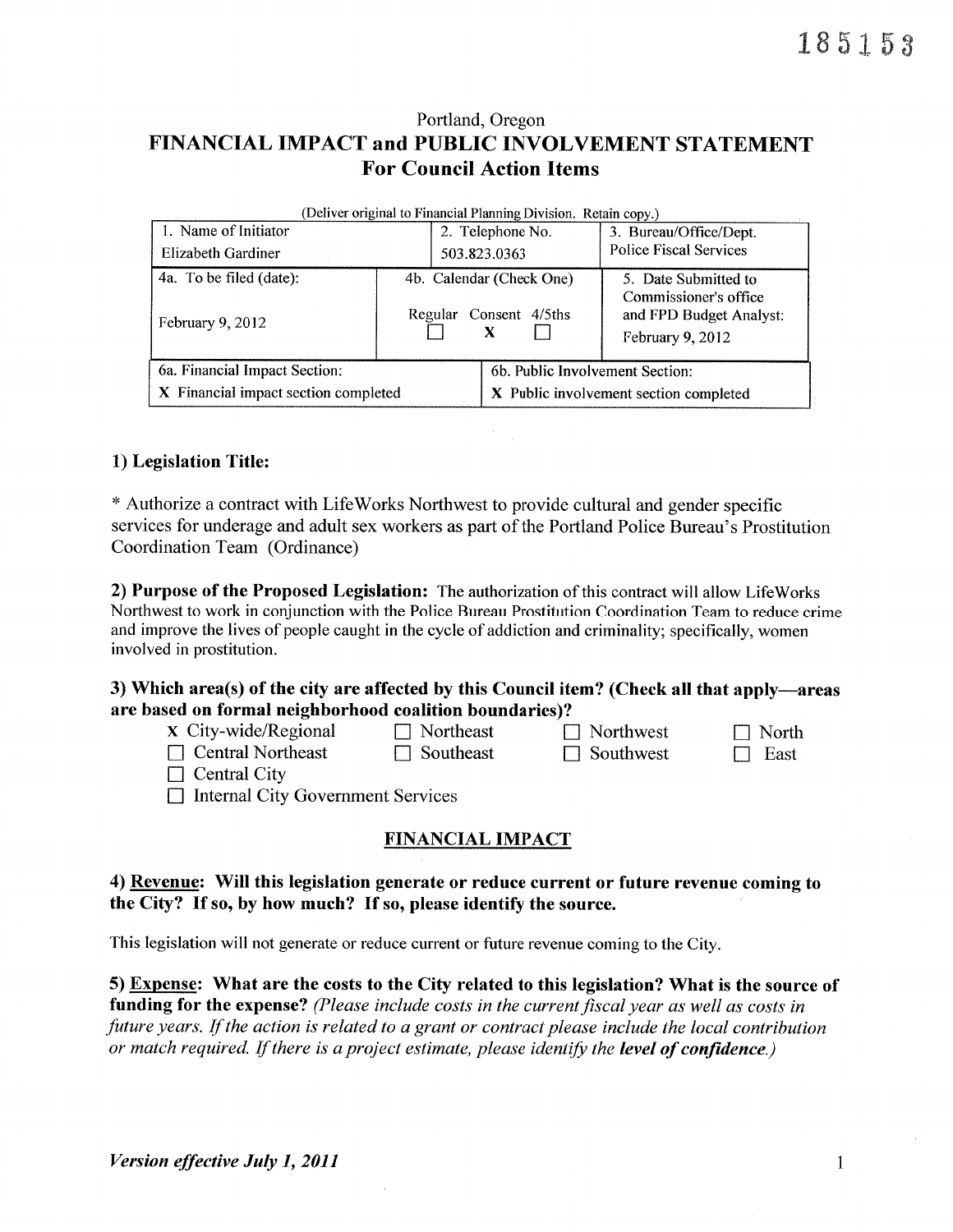The City will fund the project with a \$140,000 grant from the U.S. Department of Justice, Office of Justice Programs, Bureau of Justice Assistance FY11 Justice Assistance Grant Program, which was awarded to the City and the Police Bureau on August 16, 2011.

## 6) Staffing Requirements:

Will any positions be created, eliminated or re-classified in the current year as a  $\bullet$ result of this legislation? (If new positions are created please include whether they will be part-time, full-time, limited term, or permanent positions. If the position is limited term please indicate the end of the term.)

No positions will be created, eliminated or re-classified in the current year as a result of this legislation.

Will positions be created or eliminated in *future years* as a result of this legislation?

No positions will be created or eliminated in future years as a result of this legislation.

## (Complete the following section only if an amendment to the budget is proposed.)

7) Change in Appropriations (If the accompanying ordinance amends the budget please reflect the dollar amount to be appropriated by this legislation. Include the appropriate cost elements that are to be loaded by accounting. Indicate "new" in Fund Center column if new center needs to be created. Use additional space if needed.)

| Fund | Fund<br>Center | <b>Commitment</b><br><b>Item</b> | Functional<br>Area | <b>Funded</b><br>Program | Grant | <b>Sponsored</b><br>Program | Amount |
|------|----------------|----------------------------------|--------------------|--------------------------|-------|-----------------------------|--------|
|      |                |                                  |                    |                          |       |                             |        |
|      |                |                                  |                    |                          |       |                             |        |

[Proceed to Public Involvement Section — REQUIRED as of July 1, 2011]